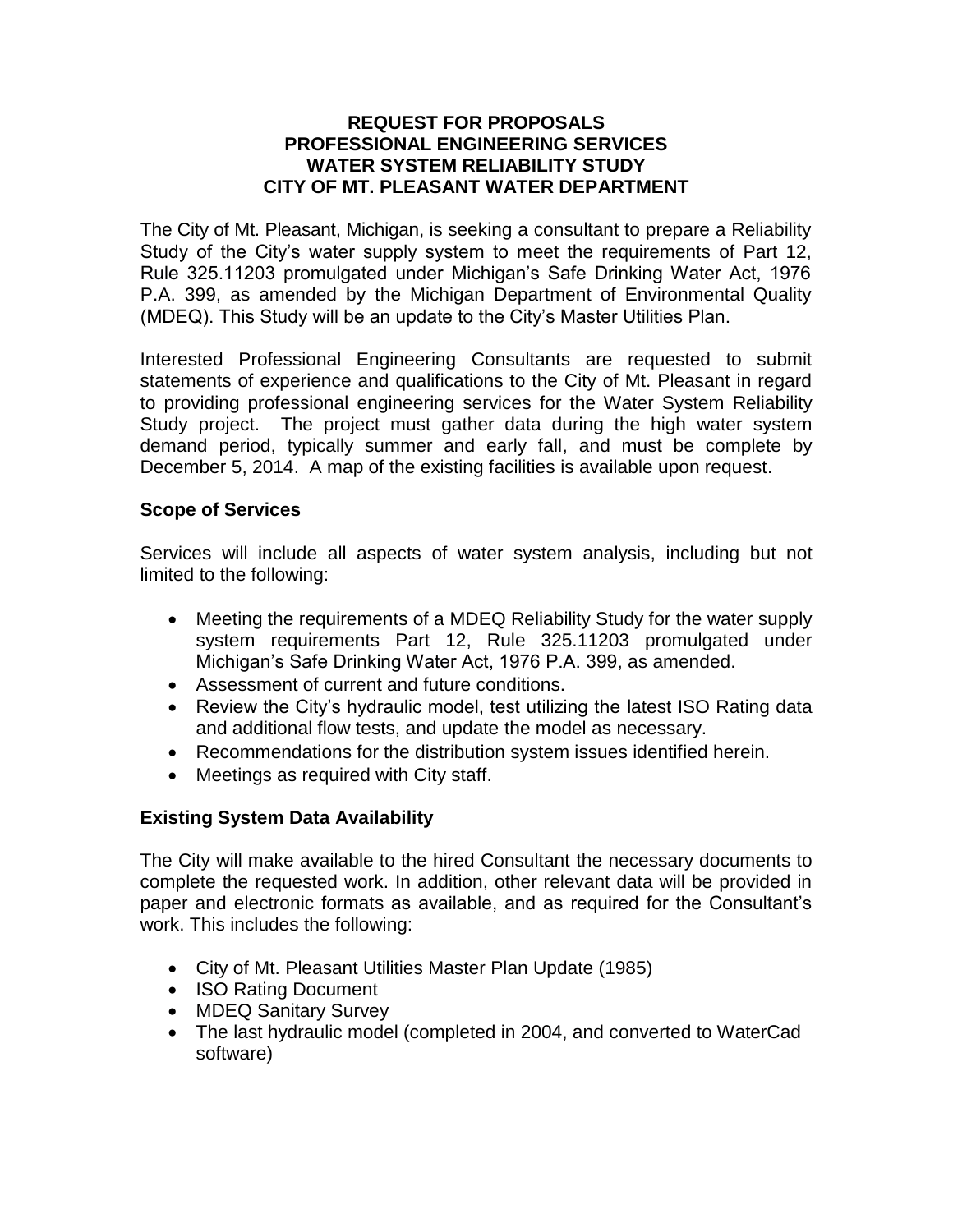Firms will be ranked on experience, cost, and qualifications; including but not limited to: previous, similar water system reliability studies, key personnel qualifications, availability, and ability to meet state requirements.

#### **IMPORTANT INFORMATION regarding questions about this RFP!**

Any questions relative to the scope of services must be submitted by e-mail to [mfox@mt-pleasant.org.](mailto:mfox@mt-pleasant.org) Questions must be received by May 16, 2014. Answers will be posted as questions are received.

Please visit [http://www.mt-pleasant.org](http://www.mt-pleasant.org/departments/division_of_admin_and_financial_services/finance/bids_and_quotes.asp) to receive up-to-date information regarding this RFP including answers to all questions submitted. It is the responsibility of the bidders to check the website for new questions and answers prior to submitting bids. The names of vendors submitting questions will not be disclosed. Personal visits and phone calls will not be allowed.

As stated below, proposals will be due by 1:30 p.m., on May 27, 2014. It is the intent of the City to interview the highest-scored firms by June 10, 2014, and develop a contract with that firm deemed most qualified by June 13, 2014, to be approved by the City Commission on June 23, 2014. These dates are not final and may change depending on the best interests of the City of Mt. Pleasant.

# **SUBMITTAL INSTRUCTIONS**

*Qualifications Based Selection –* The City of Mt. Pleasant staff will review all Qualification Packages submitted for this project. To be considered as a qualified respondent, five copies of the Proposal Package must be submitted in a sealed envelope and clearly marked **RFP: PROFESSIONAL ENGINEERING SERVICES – WATER SYSTEM RELIABILITY STUDY**, and received by the City of Mt. Pleasant at the City Clerk's Office address listed below by 1:30 p.m., May 27, 2014. Proposal packages must be mailed or delivered to the following address:

> City Clerk's Office 320 West Broadway Street Mt. Pleasant, MI 48858-2447 (989) 779-5361

Any packages received after this date and time will be deemed unresponsive. The City reserves the right to accept or reject any and all proposals, to re-solicit proposals, to waive any irregularities, to negotiate pricing and to select the proposal deemed to be in the best interest of the City. Issuance of this RFP does not obligate the City to award a contract nor is the City liable for any costs incurred by the proponent in the preparation and submittal of the proposal.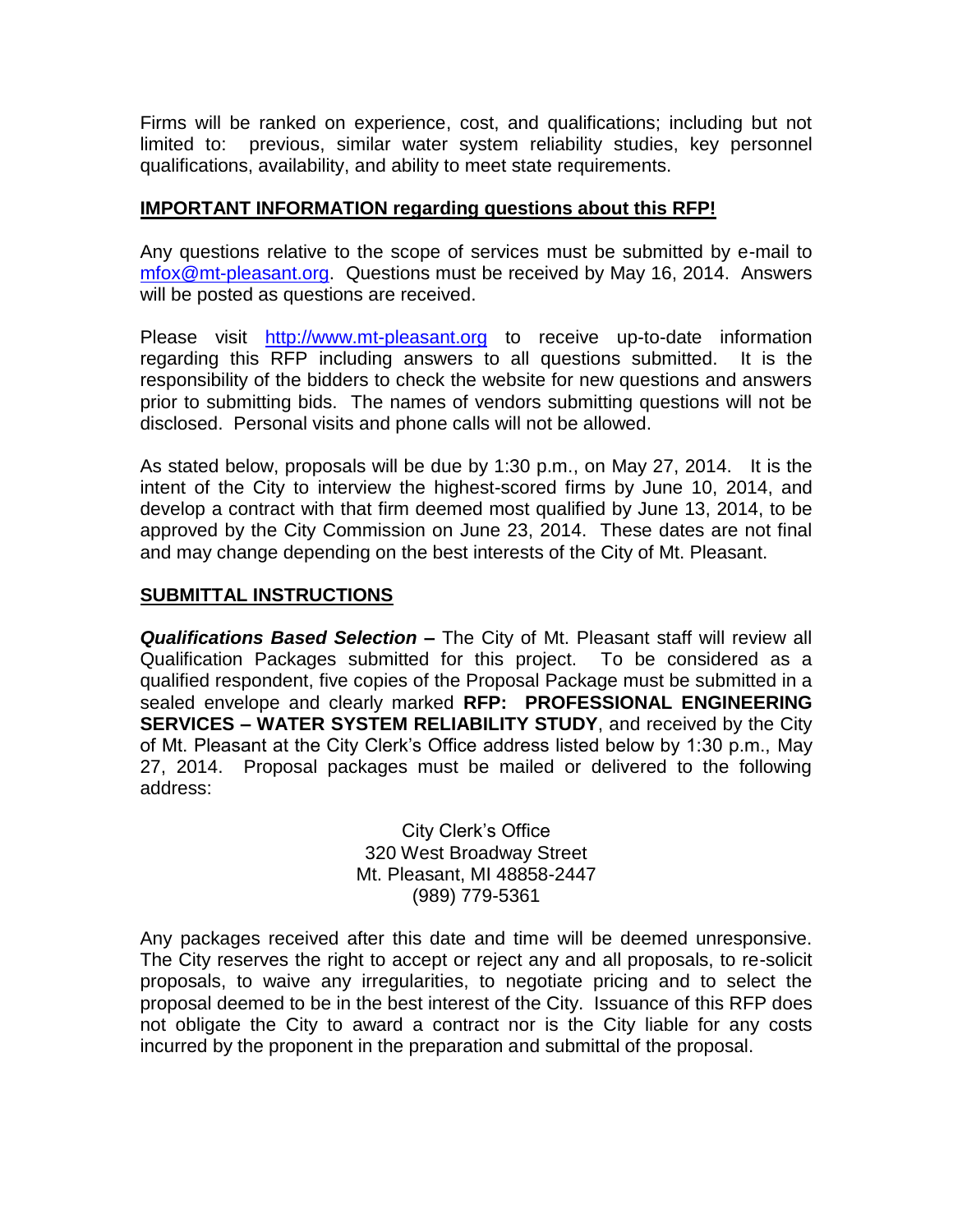## **INSURANCE REQUIREMENTS**

The engineering firm shall not begin any work under any contract until it has obtained the required insurance, and the City of Mt. Pleasant has approved such insurance. The successful firm shall not allow any subconsultant to commence work on its contract until all similar insurance required of the consultant has been so obtained and approved. Insurance requirements include:

- Workers Compensation Insurance including Employers Liability Coverage in accordance with all applicable statutes of the State of Michigan.
- Commercial General Liability Insurance on an "occurrence basis" with limits of liability not less than \$1,000,000 per occurrence and/or aggregate combined single limit, personal injury, bodily injury and property damage.
- Professional Liability Insurance for the life of the contract with limits of liability not less than \$1,000,000 per occurrence and/or aggregate combined single limits, and errors and omissions.

## **EVALUATION CRITERIA**

The following section describes the elements that should be included in each of these proposal sections and the weighted point system that will be used for evaluation of the proposals. The City will use a Qualifications-Based Section process to assist in hiring the consultant.

#### A. Professional Qualifications – 20 points

- 1. State the full name and address of your organization and, if applicable, the branch office or other subordinates that will perform, or assist in performing, the work hereunder. Indicate whether it operates as an individual, partnership, or corporation. If as a corporation, include the state in which it is incorporated. If appropriate, indicate whether it is licensed to operate in the State of Michigan.
- 2. Include the number of executive and professional personnel by skill and qualification that will be employed in the work. Show where these personnel will be physically located during the time they are engaged in the work. Indicate which of these individuals you consider key to the successful completion of the project. Identify only individuals who will do the work on this project by name and title. Resumes or qualifications are required for proposed project personnel who will be assigned to the project. Qualifications and capabilities of any subconsultants must also be included.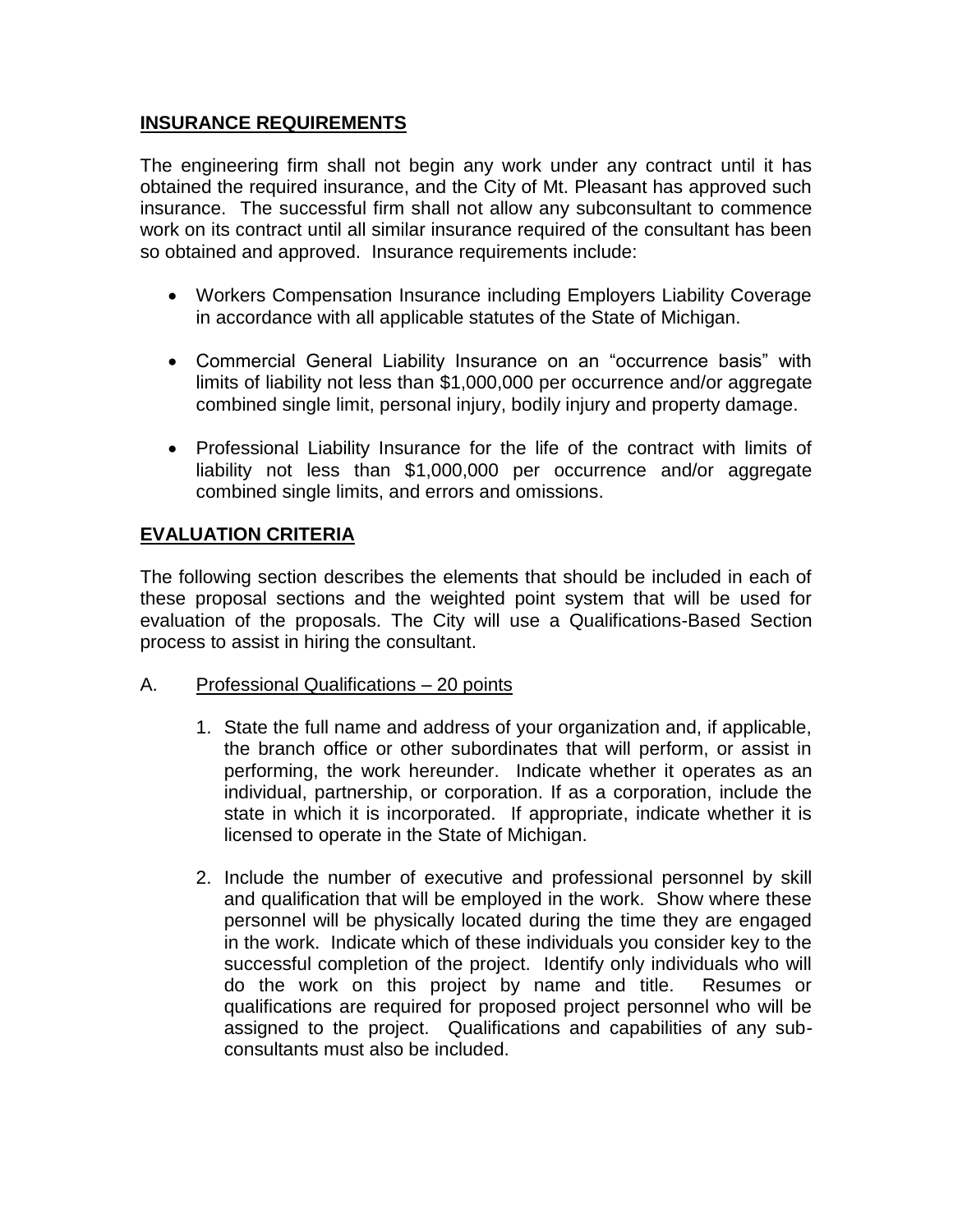3. State history of the firm, in terms of length of existence, types of services provided, etc. Describe on one page the background of your company and why it is qualified to provide the requested services for the City of Mt. Pleasant. Identify the technical details which make the firm qualified for this work.

## B. Past involvement with Similar Projects - 30 points

The written proposal must include a list of past, specific experience that demonstrates your ability to successfully provide the services being requested in this RFP. The proposal must also indicate proven ability to have projects completed within the budgeted amounts. A list of three (3) client references must be provided for similar projects recently completed. The list shall include firm/agency's name, contact's name, project title, owner's name, address, and phone number.

## C. Scope of Work Outline - 30 points

A detailed work plan of two pages or less is to be presented which lists all tasks determined to be necessary to accomplish the work of this project. The work plan shall define resources needed for each task (title and individual person-hours) and the firm's staff person completing the project task.

- 1. The work plan shall be sufficiently detailed and clear to identify the progress milestones (i.e., when project elements, measures, and deliverables are to be completed) and the extent and timing of the City personnel involvement. Additional project elements suggested by the Consultant are to be included in the work plan and identified as Consultant suggested elements.
- 2. The work plan must identify information the Consultant will need from City staff in order to complete the project. Include estimated time and resource commitment from City staff.
- 3. The work plan shall include any other information that the Consultant believes to be pertinent but not specifically asked for elsewhere.
- 4. Also include in the work plan, proposed steps, if any, to expedite completion of the project. This will be given due consideration during evaluation of proposals.

In the scoring for this section, consultants shall be evaluated on the clarity, thoroughness, and content of their responses to the above items.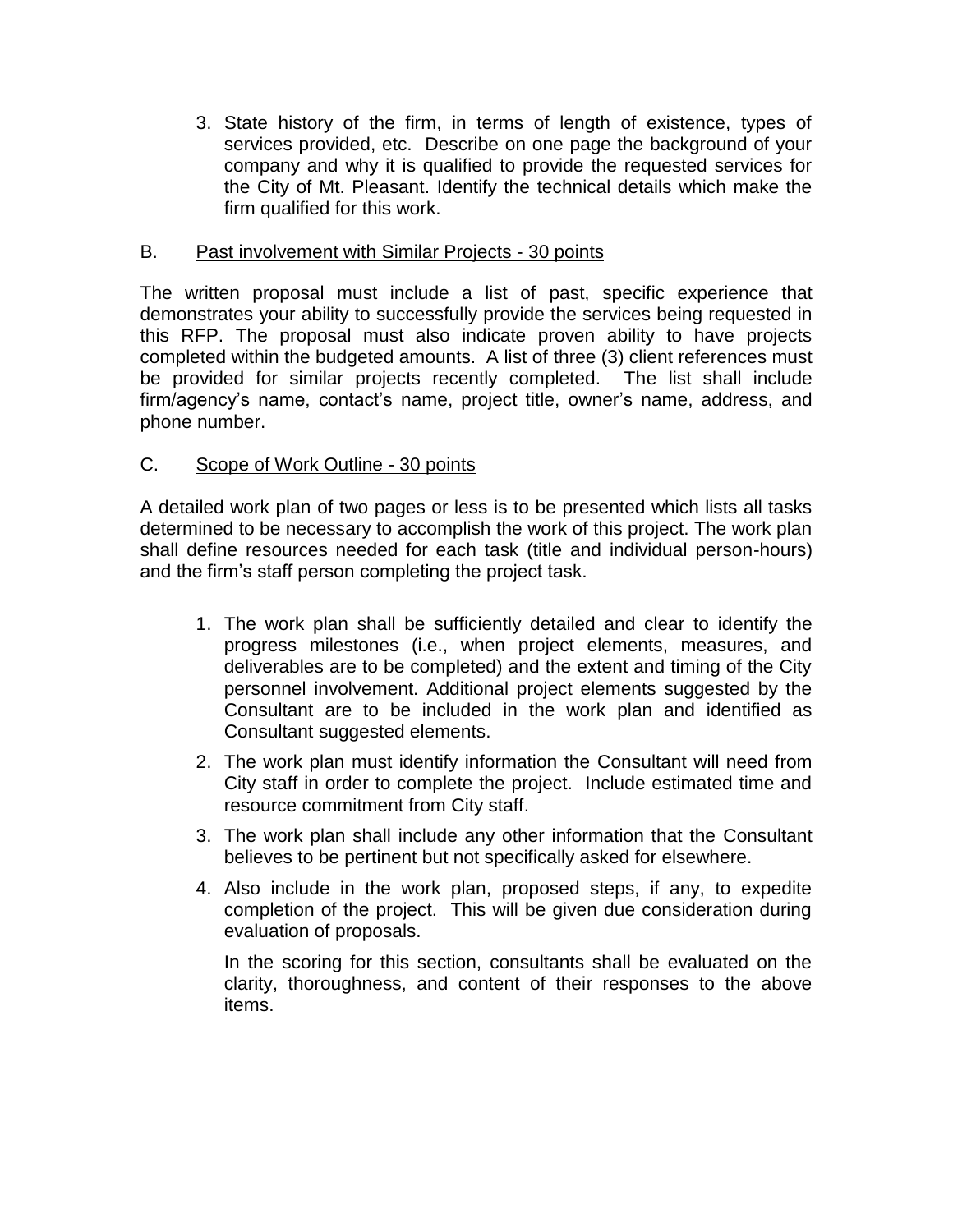#### D. Fee Proposal - 20 points

#### **Fee proposals shall be submitted in a single separate sealed envelope with the proposal. Any proposal not complying with this requirement may be subject to disqualification**.

Fee proposals are to include the names, titles, hourly rates, overhead factors, and any other details by which the overall and project element costs have been derived. Rates shall include travel time to and from the site as needed. Additional travel expenses will not be honored as part of this contract without written approval from the City, and only for extenuating circumstances under the sole discretion of the City.

The total fee proposal may be adjusted after negotiations with the City and prior to signing a formal contract, if justified. At the time of awarding the contract to the successful firm, the City of Mt. Pleasant will negotiate a not-to-exceed fee for required services. If the City of Mt. Pleasant and the successful firm cannot agree on a firm cost, the City will solicit a fee from the next highest-scored firm. The City requests to be billed on a monthly basis for any services provided.

## E. Authorized Negotiator

Include the name and phone number of person(s) in your organization authorized to negotiate the Scope of Work with the City.

# **Proposal Evaluation**

- 1. The Selection Committee will evaluate each proposal by the above described criteria and point system (A through D) to select a short list of firms for further consideration. A proposal with all the requested information does not guarantee the proposing firm to be a candidate for an interview. The Committee may contact references to verify material submitted by the Respondents. The City will determine whether the final scope of the project to be negotiated will be entirely as described in this RFP, a portion of the scope, or a revised scope.
- 2. If needed, the Committee then will schedule the interviews with the selected firms. The selected firms will be given the opportunity to discuss in more detail their qualifications, past experience, proposed work plan and fee proposal. The interview must include the project team members expected to complete a majority of work on the project, but no more than four members total. The interview shall consist of a presentation of approximately thirty (30) minutes by the Respondent, including the person who will be the project manager on this Contract, followed by approximately thirty (30) minutes of questions and answers. Audiovisual aids may be used during the oral interviews.